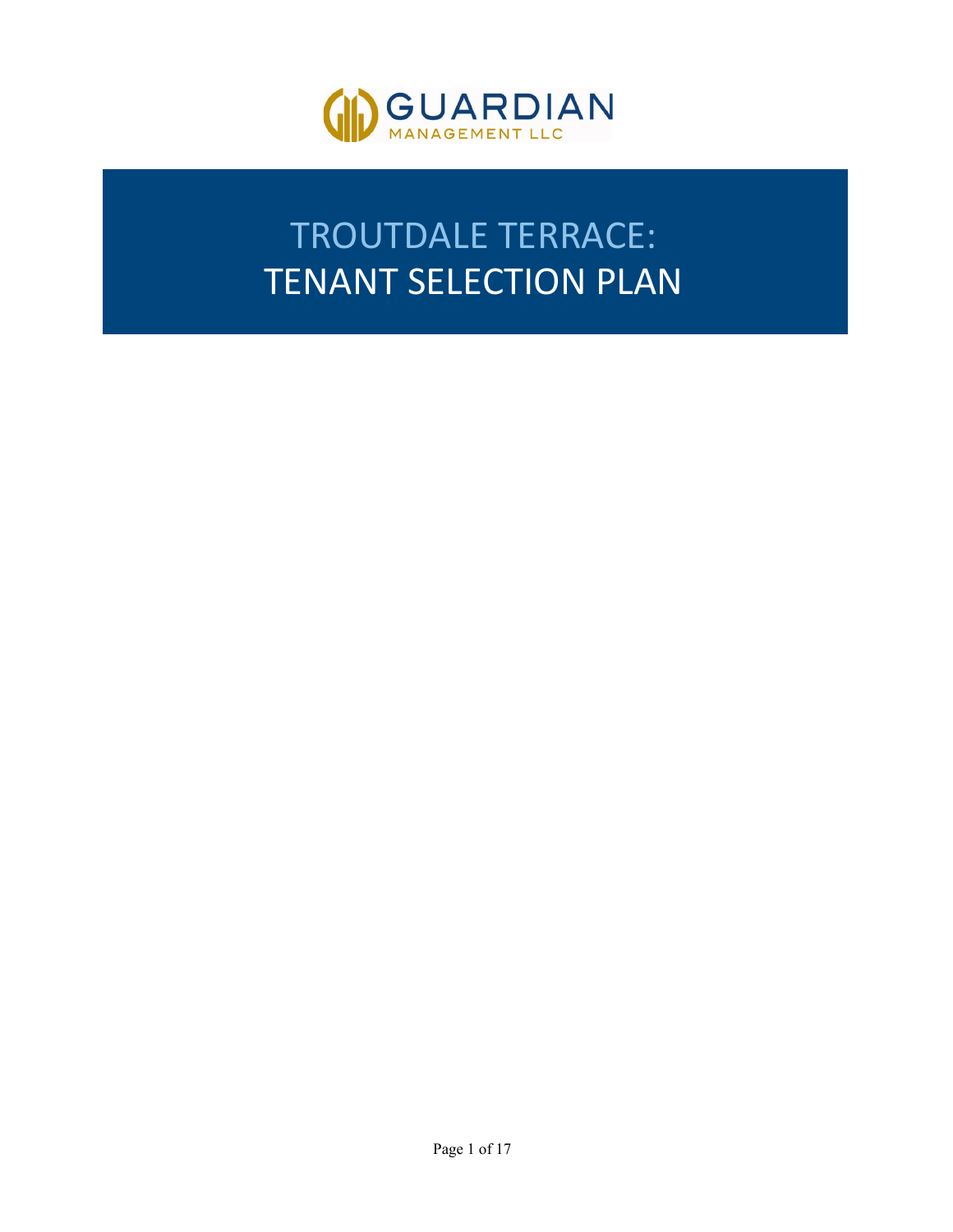

Thank you for your interest in applying to live at our community.

The following criteria are provided to you to define the process we use to select our residents. Guardian Management, LLC is an Equal Housing Opportunity provider and seeks to process all applicants in a fair and consistent manner.

## **OCCUPANCY POLICY**

Guardian Management, LLC has established standards on occupancy to permit the tenant to select the apartment size they deem appropriate to their needs while preventing overcrowding and underutilization of the apartment. Occupancy is based on number of bedrooms in an apartment. There will be a maximum of two persons allowed per bedroom, plus one additional occupant for the household. Applicants wishing to appeal this policy may do so in writing to Fair Housing Officer, PO Box 5668, Portland, OR 97228.

## **PRIVACY POLICY**

We are dedicated to protecting the privacy of your personal information used to determine your eligibility. We have adopted a Privacy Policy to ensure your personal information is kept secure.

We are pledged to the letter and spirit of the U.S. policy for the achievement of equal housing opportunity throughout the nation. We encourage and support an affirmative advertising and marketing program in which there are no barriers to obtaining housing because of race, color, religion, sex, handicap, familial status, or national origin. TDD 1- 800-735-2900.

#### **GENERAL REQUIREMENTS**

Applicants must be at least 18 years of age, or under the age of 18 and married or emancipated.

- To initiate the application process, two forms of identification will be required. Photo identification plus another form of positive identification. Acceptable forms of photo identification include a valid state-issued driver's license, identification card or a passport. Acceptable forms of positive identification (other than photo ID) include an Individual Taxpayer Identification Number, valid Social Security number, Visa, or legal alien documentation. Copies of identification may be required. Information from such identification will be required to appear on the application and will be used to complete the screening process.
- Verifiable income that demonstrates the household's monthly income is equal to at least one and a half times the monthly rent amount is required. This can include rental assistance.

#### **PROJECT SPECIFIC REQUIREMENTS**

**TROUTDALE TERRACE** is funded by and operated by the requirements as per these Affordable Housing Programs/Funders:

- **X LOW INCOME HOUSING TAX CREDIT**
- **X HOME**
- **BOND**
- **OTHER OHCS FUNDING PROGRAMS:**
	- **COMMUNITY DEVELOPMENT BLOCK GRANT**
	- **CONDUIT**
	- **FARMWORKER-AGRICULTURE WORKER HOUSING TAX CREDIT PROGRAM**
	- **GENERAL HOUSING ACCOUNT PROGRAM**
	- **HOUSING PRESERVATION FUND**
	- **MULTIFAMILY ENERGY PROGRAM-WEATHERIZATION**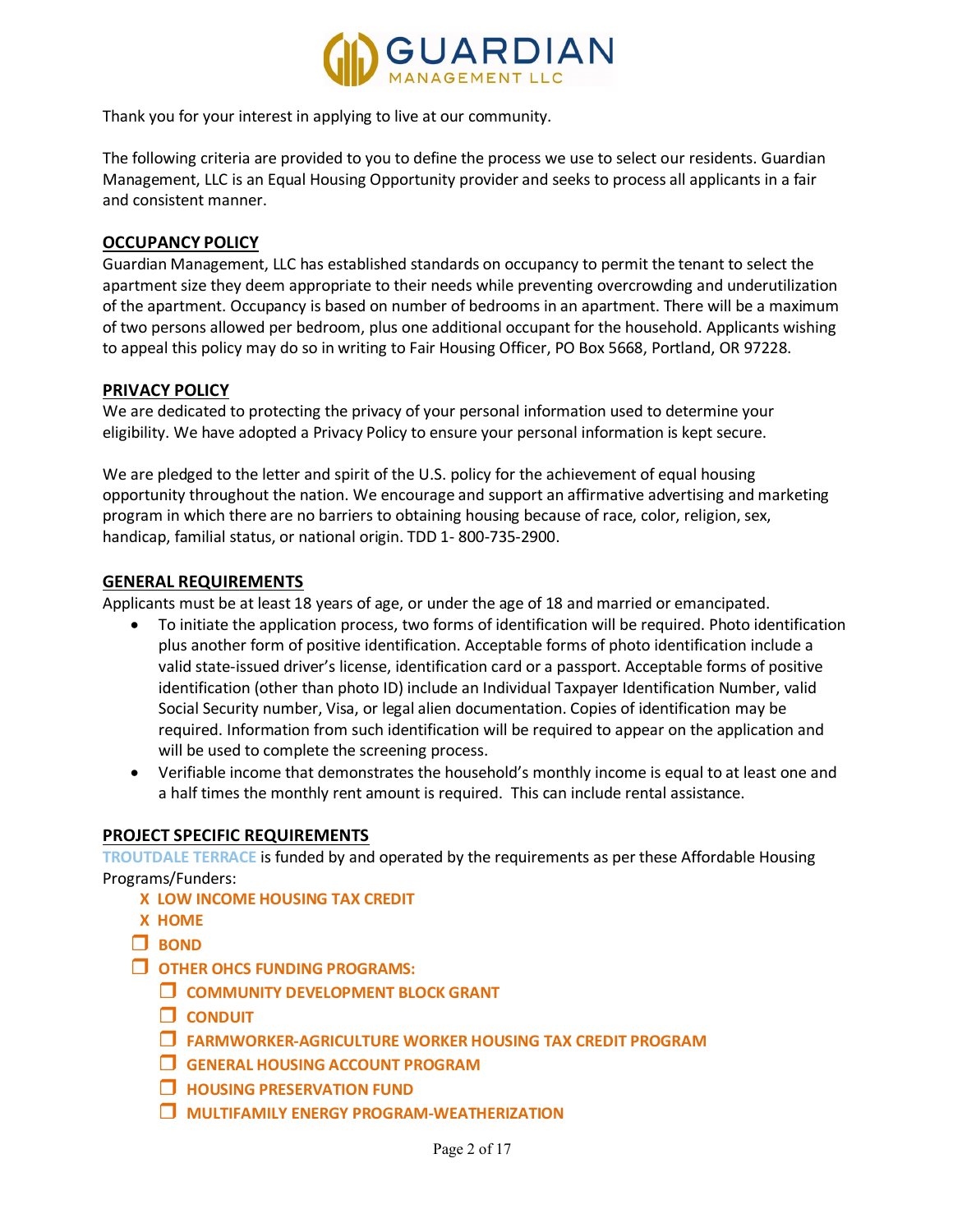

- **OREGON AFFORDABLE HOUSING TAX CREDIT**
- **OPERATING AGREEMENT**
- **TRUST FUND-HDGP**
- **OTHER WASHINGTON STATE FUNDERS:**
	- **KING COUNTY**
	- **A REGIONAL COALITION FOR HOUSING**
	- **WASHINGTON DEPARTMENT OF COMMERCE**
- **WSHFC SPECIAL NEED HOUSING COMMITMENTS:**
	- **ELDERLY**
	- **DISABLED**
	- **HOMELESS**
	- **LARGE HOUSEHOLD**
	- **TRANSITIONAL**
- $\Box$  OTHER:

**TROUTDALE TERRACE** is funded by and operated by requirements per Affordable Housing Programs/Funders. Troutdale Terrace consists of 60 residential units of which 6 units are designated floating HOME program. A Household's combined income for all 60 units cannot exceed 60% of the area median income for Portland MSA to be considered eligible for occupancy.

## **INCOME / ASSET REQUIREMENTS**

Gross annual income shall not exceed the applicable program income limits. All forms of income must be disclosed. Information on the limits is available from the Community Manager. Detailed information on the income limits can be found on the applicable funder(s) website(s). <https://www.huduser.gov/portal/datasets/mtsp.html>

All forms of income and assets are required to be directly 3rd party verified. Contact information must be supplied by the applicant/resident for management to accomplish this requirement. Other documentation may be requested or required to prove eligibility. Individual verification forms will be signed. Applicant has the right to not sign verification forms if either the requesting organization and/or the organization supplying the information is left blank. All forms of income must be disclosed. Gross annual income shall not exceed the applicable program income limits.

#### **STUDENT REQUIREMENT**

#### **Low Income Housing Tax Credit (LIHTC) Student Requirements**

Units comprised of full-time students (no one of whom is entitled to file a joint return) do not qualify as low-income units.

However, there are exceptions:

- A student receiving assistance under Title IV of the Social Security Act (TANF).
- A student who was previously under the care and placement responsibility of the State agency responsible for administering a plan under part B or part E of title IV of the Social Security Act (State Foster Care).
- A student enrolled in a job training program receiving assistance under theJob Training Partnership Act or Workforce Investment Act or under other similar Federal, State, or local laws.
- Entirely by full-time students if such students are:
	- $\circ$  Single parents and their children and such parents are not dependents (as defined in IRC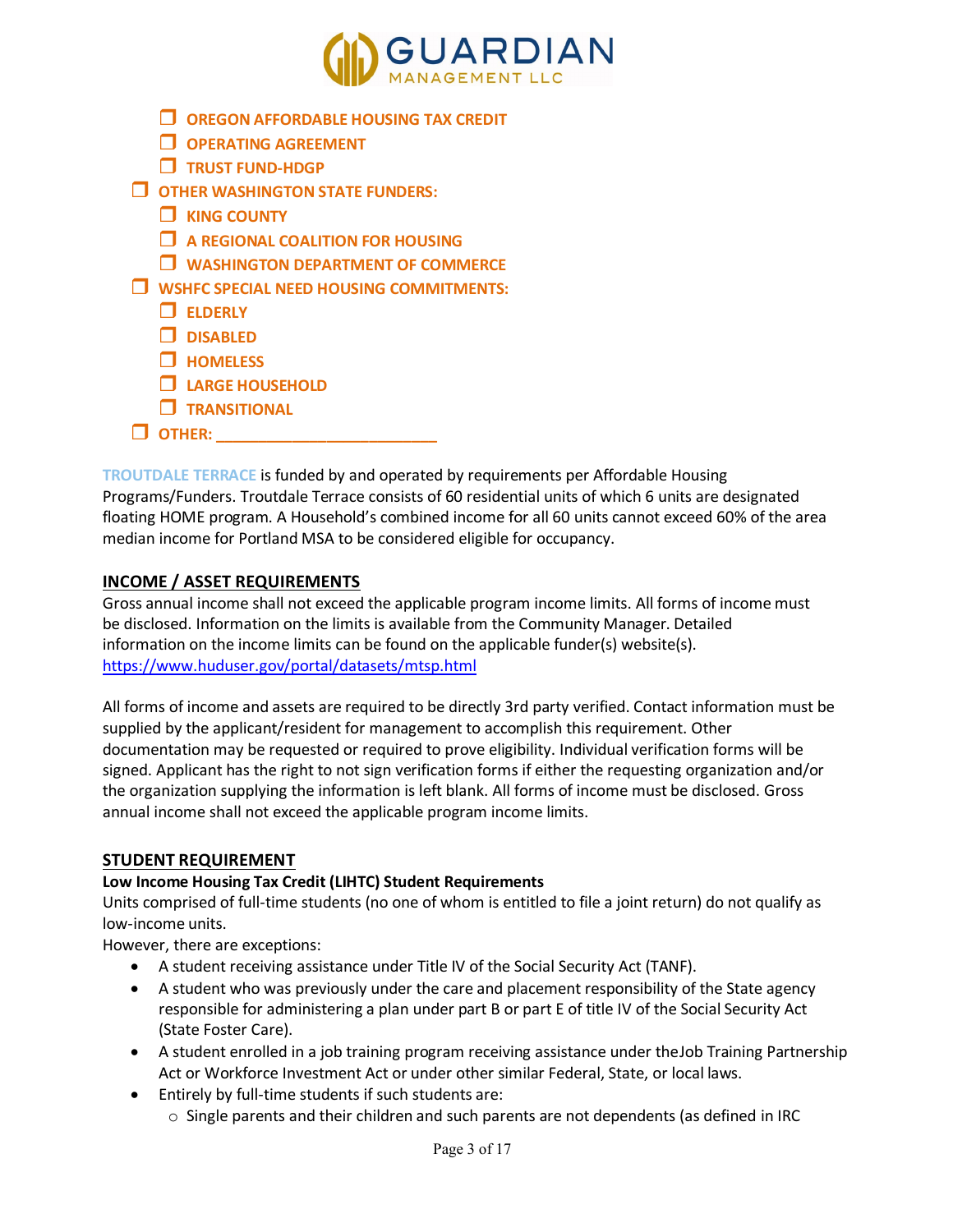

§152, determined without regard to subsections  $(b)(1),(b)(2)$ , and  $(d)(1)(B)$  thereof) of another individual and such children are not dependents (as so defined) of another individual other than a parent of such children,

o Married and file a joint return.

In the case of a single parent with children, the legislative history explains that none of the tenants (parent or children) can be a dependent of a third party.

#### **HOME Student Requirements**

HOME Program specific student rules apply. A household that includes an individual who meets one of the conditions below does not qualify for a HOME assisted unit.

- Is enrolled in a higher education institution
- Is under age 24
- Is not a veteran of the US military
- Is not married
- Does not have a dependent child
- Does not have a disability
- Is not otherwise individually eligible or has parents who individually or jointly are not eligible based on income

## **RENTAL HISTORY & CREDIT REQUIREMENTS**

Home ownership will be verified through the county tax assessor's office. Mortgage payments must be current to reflect positive rental history. Home ownership negotiated through a land sales contract must be verified through the contract holder.

Eviction history in the last 4 years, and/or Eviction history for the past 3 years from federally assisted housing for drug related criminal activity will result in a denial.

- That an applicant is or is perceived to be or has been or has been perceived to be, a victim of domestic violence, dating violence, stalking, sexual assault, or has a prior eviction on his/her record due to being the victim of domestic violence is not an appropriate basis for denial of tenancy. Landlord may request that an individual certify that the individual is a victim of domestic violence, dating violence, sexual assault, or stalking, and that the incident or incidents in question are bona fide incidents of such actual or threatened abuse. The individual shall provide a copy of such certification within 14 days after an owner, Community Manager, public housing agency, or assisted housing provider requests such certification. An individual may satisfy the certification requirement by providing the requesting owner, Community Manager, public housing agency, or assisted housing provider with documentation signed by an employee, agent, or volunteer of a victim service provider, an attorney, a member of the clergy, a medical professional, or any other professional, from whom the victim has sought assistance in addressing domestic violence, dating violence, sexual assault, or stalking or the effects of the abuse.
- All information provided to an owner, Community Manager, public housing agency, or assisted housing provider, including the fact that an individual is a victim of domestic violence, dating violence, sexual assault, or stalking, shall be retained in the strictest confidence by such owner, Community Manager, public housing agency, or assisted housing provider, and shall neither be entered into any shared database, nor provided to any related entity, except to the extent that disclosure is requested or consented to by the individual in writing or otherwise required by applicable law.

A credit report will be obtained. When evaluating your credit report the following will be considered:

• Bill payment history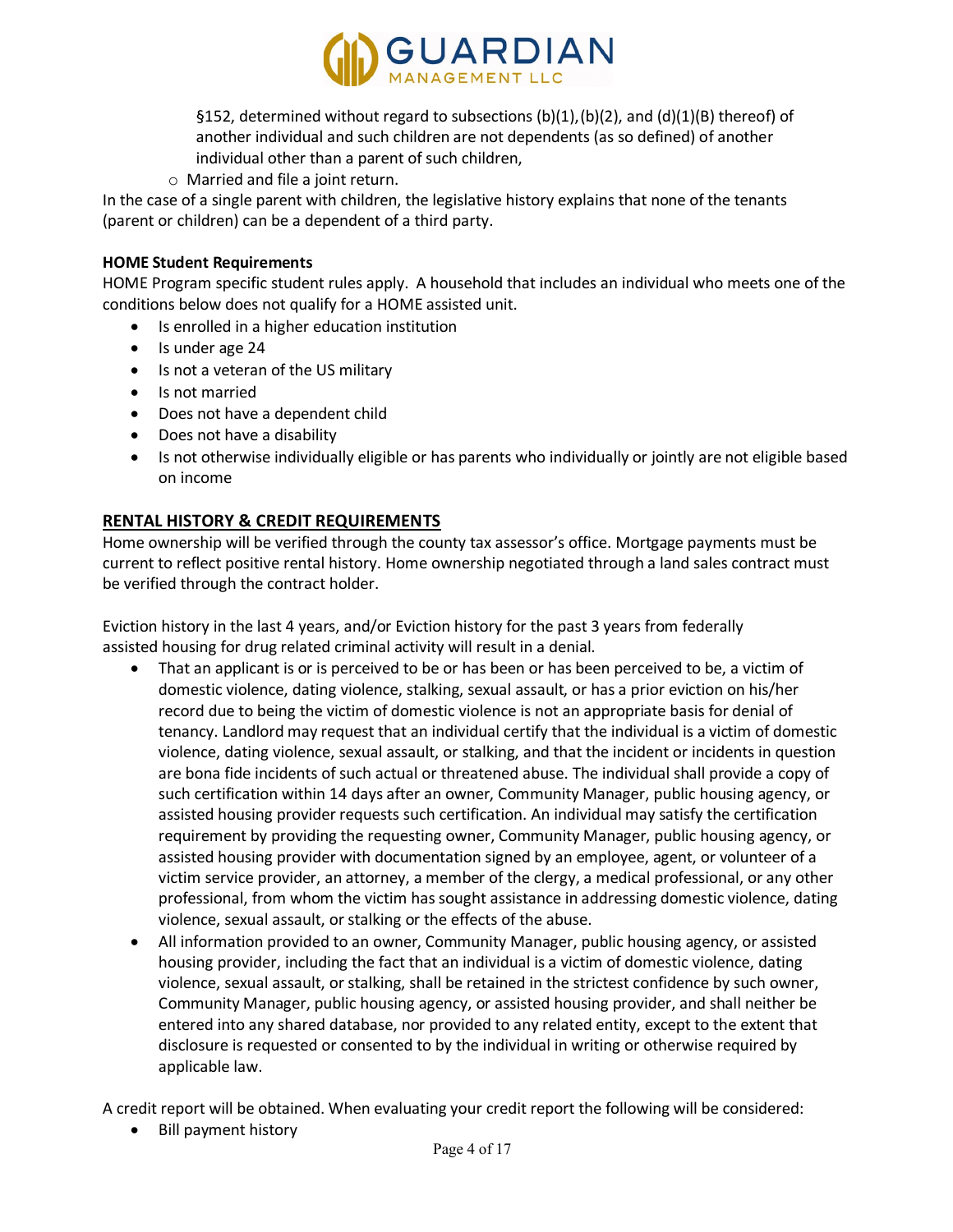

- Number and type of accounts that you have
- Late payments
- Collection actions
- Outstanding debt
- Age of your accounts

The rental scoring system will compare your application to Screeners database, and by evaluating those statistics and real data in accordance with pre-established criteria set by Management, Screeners will recommend one of the following:

- **Accepted** the applicant with the standard deposits and fees.
- **Accepted with Conditions** Depending on the community's policy, the applicant may be given the option to pay an additional security deposit or provide a co-signer as outlined below.
- **Denied**  the application will not be accepted. This applicant will be provided with the contact information for the consumer reporting agencies that provide the consumer information if the denial was based on such information.

## **CO-SIGNER OPTION**

If Screeners recommends "Accepted with Conditions", a co-signer (a person guarantees the applicant's performance) may be considered. In this instance, the original applicant's application will be re-submitted along with the co-signer's application. Applications for co-signers processed through Screeners are also scored, but are typically help to a more stringent, pre-established financial screening standard because cosigners must be financially able to make the payments for this residence, as well as their own place of residence.

## **CRIMINAL CONVICTION CRITERIA**

Upon receipt of the Rental Application, Owner/Agent will conduct a search of public records to determine whether applicant or any proposed resident or occupant has a "Conviction" (which means: a conviction; a guilty plea; or no contest plea), for any of the following crimes as provided: drug-related crime; person crime; sex offense; crime involving financial fraud, including identity theft and forgery; or any other crime if the conduct for which applicant was convicted is of a nature that would adversely affect property of the landlord or a tenant or the health, safety or right of peaceful enjoyment of the premises of residents, the landlord or the landlord's agent. Owner/Agent will not consider a previous arrest that did not result in a conviction or expunged records.

If applicant, or any proposed occupant, has a conviction in their past which would disqualify them under these criteria, and desires to submit additional information to Owner/Agent along with the application so Owner/Agent can engage in an individualized assessment (described below) upon receipt of the results of the public records search and prior to a denial, applicant should do so. Otherwise, applicant may request the review process after denial as set forth below, however, see item (c) under "Criminal Conviction Review Process" below regarding holding the unit.

A single conviction for any of the following, subject to the results of any review process, shall be grounds for denial of the Rental Application.

- Felonies involving murder, manslaughter, arson, rape, kidnapping, child sex crimes, or manufacturing or distribution of a controlled substance.
- Felonies not listed above involving: drug-related crime; person crime; sex offense; crime involving financial fraud, including identity theft and forgery; or any other crime if the conduct for which applicant was convicted or is charged is of a nature that would adversely affect property of the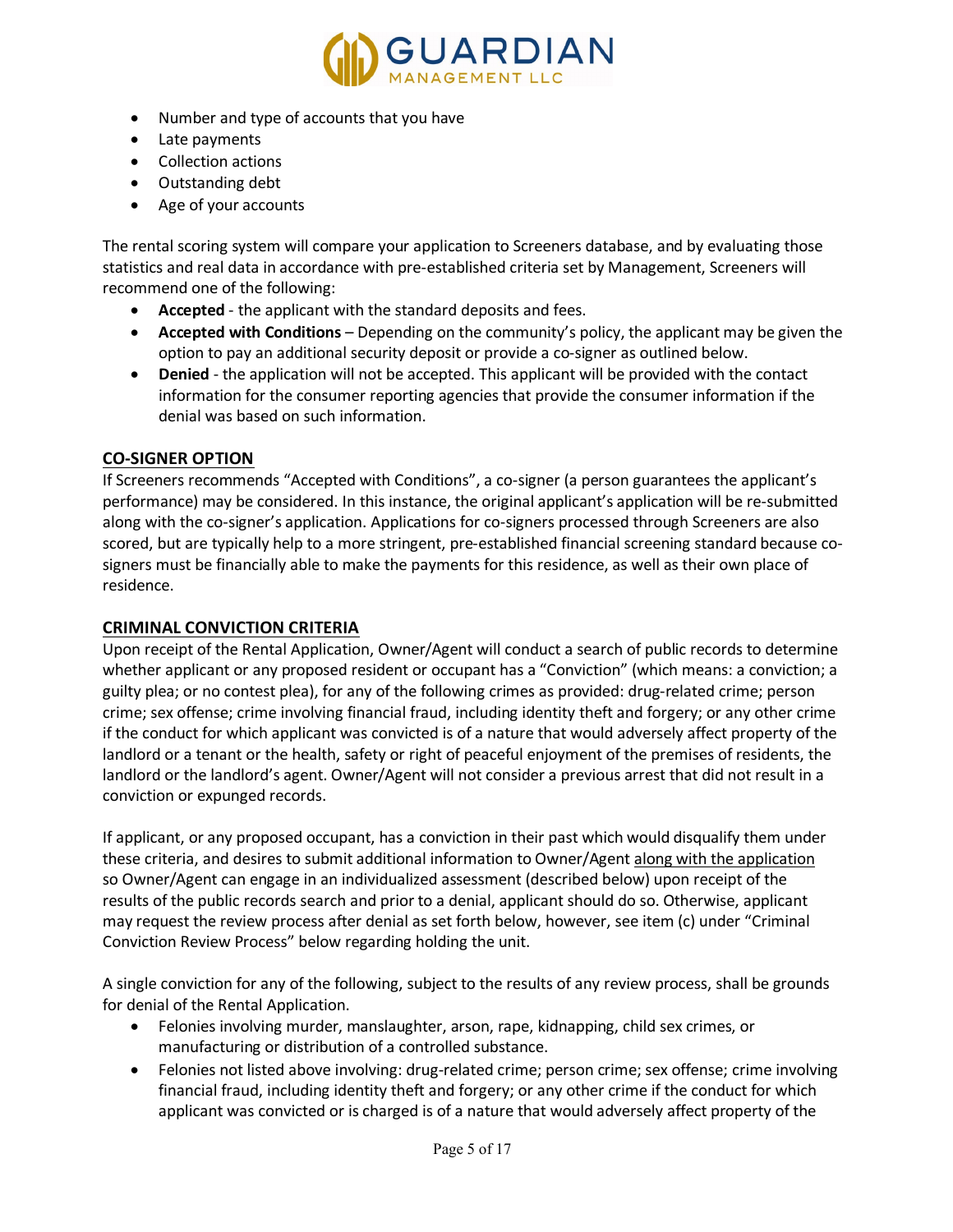

landlord or a tenant or the health, safety or right of peaceful enjoyment of the premises of the residents, the landlord or the landlord's agent, where the date of disposition has occurred in the last 7 years.

- Misdemeanors involving drug related crimes, person crimes, sex offenses, domestic violence, violation of a restraining order, stalking, weapons, criminal impersonation, possession of burglary tools, financial fraud crimes, where the date of disposition has occurred in the last 5 years.
- Misdemeanors not listed above involving theft, criminal trespass, criminal mischief, property crimes or any other crime if the conduct for which applicant was convicted or is charged is of a nature that would adversely affect property of the landlord or a tenant or the health, safety or right of peaceful enjoyment of the premises of the residents, the landlord or the landlord's agent, where the date of disposition has occurred in the last 3 years.
- Conviction of any crime that requires lifetime registration as a sex offender will result in denial.

## **Criminal Conviction Review Process**

Owner/Agent will engage in an individualized assessment of the applicant's, or other proposed occupant's, convictions if:

- 1. Applicant has submitted supporting documentation prior to the public records search; or
- 2. Applicant is denied based on failure to satisfy these criminal criteria and has submitted a written request along with supporting documentation. Supporting documentation MUST include:
	- a) Statement from the applicant;
	- b) Statement from one of the following:
		- Letter from parole or probation officer; or
		- Letter from caseworker, therapist, counselor; or
		- Certifications of various treatments/rehab programs

Owner/Agent will:

- 1. Consider relevant individualized evidence of mitigating factors, which may include: the facts or circumstances surrounding the criminal conduct; the age of the convicted person at the time of the conduct; time since the criminal conduct; time since release from incarceration or completion of parole; evidence that the individual has maintained a good tenant history before and/or after the conviction or conduct; and evidence of rehabilitation efforts. Owner/Agent may request additional information and may consider whether there have been multiple Convictions as part of this process.
- 2. Notify applicant of the results of Owner/Agent's review within a reasonable time after receipt of all required information.
- 3. Hold the unit for which the application was received for a reasonable time under all the circumstances to complete the review unless prior to receipt of applicant's written request (if made after denial) the unit was committed to another applicant.

## **VIOLENCE AGAINST WOMAN ACT (VAWA) PROTECTIONS**

- An applicant's or program participant's status as a victim of domestic violence, dating violence, sexual assault or stalking is not a basis for denial of rental assistance or for denial of admission, if the applicant otherwise qualifies for assistance or admission.
- An incident or incidents of actual or threatened domestic violence, dating violence, sexual assault or stalking will not be construed as serious or repeated violations of the lease or other "good cause" for terminating the assistance, tenancy, or occupancy rights of a victim of abuse.
- Criminal activity directly related to domestic violence, dating violence, sexual assault or stalking, engaged in by a member of a tenant's household or any guest or other person under the tenant's control, shall not be cause for termination of assistance, tenancy, or occupancy rights of the victim of the criminal acts.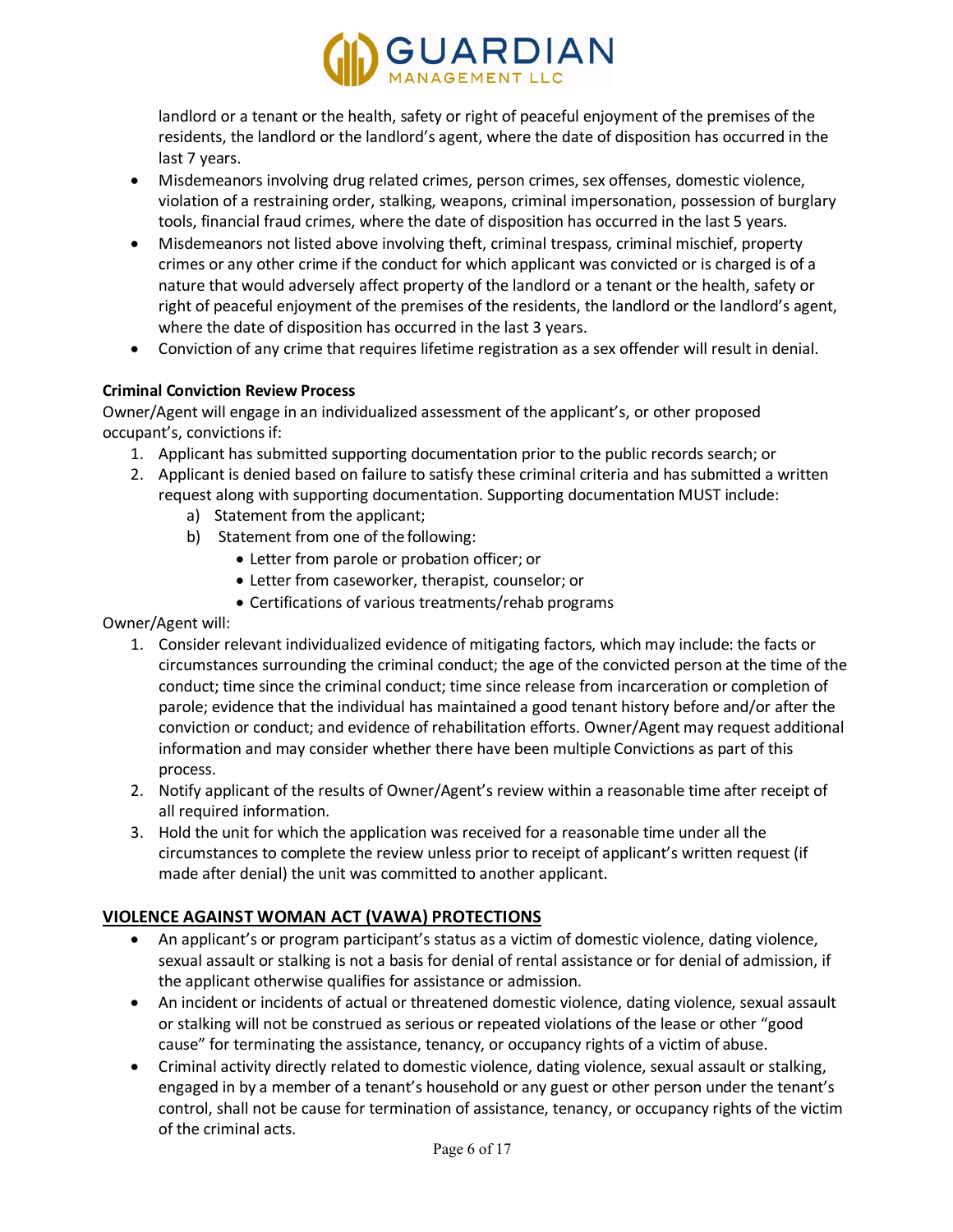

- Assistance may be terminated or a lease "bifurcated" in order to remove an offending household member from the home. Whether or not the individual is a signatory to the lease and lawful tenant, if he/she engages in a criminal act of physical violence against family members or others, he/she stands to be evicted, removed, or have his/her occupancy rights terminated. This action is taken while allowing the victim, who is a tenant or a lawful occupant, to remain.
- The provisions protecting victims of domestic violence, dating violence, sexual assault or stalking engaged in by a member of the household, may not be construed to limit the O/A, when notified, from honoring various court orders issued to either protect the victim or address the distribution of property in case a family breaks up.
- The authority to evict or terminate assistance is not limited with respect to a victim that commits unrelated criminal activity. Furthermore, if an O/A can show an actual and imminent threat to other tenants or those employed at or providing service to **TROUTDALE TERRACE** if an unlawful tenant's residency is not terminated, then evicting a victim is an option, the VAWA notwithstanding. Ultimately, O/As may not subject victims to more demanding standards than other tenants.
- The VAWA protections shall not supersede any provision of any federal, state, or local law that provides greater protection for victims of domestic violence, dating violence or stalking. The laws offering greater protection are applied in instances of domestic violence, dating violence, or stalking.

## **DISABLED ACCESSIBILITY**

- Guardian Management LLC complies with section 504 of the Rehabilitation Act, the Fair Housing Act, and Title VI of the Civil Rights Act of 1964 and will not discriminate in any program or activity receiving federal financial assistance from HUD.
- Guardian Management LLC is committed to making the apartment community readily accessible to and usable by individuals with handicaps. Guardian Management LLC will consider any request by or on behalf of a disabled resident or applicant for: a) a reasonable accommodation relating to a change in its rules and/or policies; or b) a reasonable modification relating to alterations of the common areas or an individual unit. Any such request should be made in writing to the Portfolio Manager/Section 504 Coordinator located at Guardian Management LLC, PO Box 5668, Portland, OR 97228-5668. If it is not possible to make the request in writing, Guardian Management LLC will assist the person making the request provide the necessary information.
- In most instances, Guardian Management LLC will allow a disabled person to have an assistance animal which is related to and necessary for the disabled person to enjoy the benefits of the housing, and lawful and reasonable to have in a multifamily housing setting A particular assistance animal may be rejected if:
	- $\circ$  the animal poses a direct threat to the health or safety of others that cannot be reduced or eliminated by a reasonableaccommodation;
	- $\circ$  the animal would cause substantial physical damage to the property of others;
	- $\circ$  the presence of the animal would pose an undue financial and administrative burden to the apartment community owner or Guardian Management LLC; or
	- $\circ$  the presence of the assistance animal would fundamentally alter the nature of the services provided by the apartment community owner or Guardian Management LLC. No fees or additional security deposit will be imposed as a condition of allowing an assistance animal.
- If a request for a reasonable accommodation or reasonable modification is granted, the cost to perform the modification will be paid by the resident. If the project receives Federal assistance through HOME, the approved modification may be paid for out of project funds unless it creates an undue administrative or financial burden.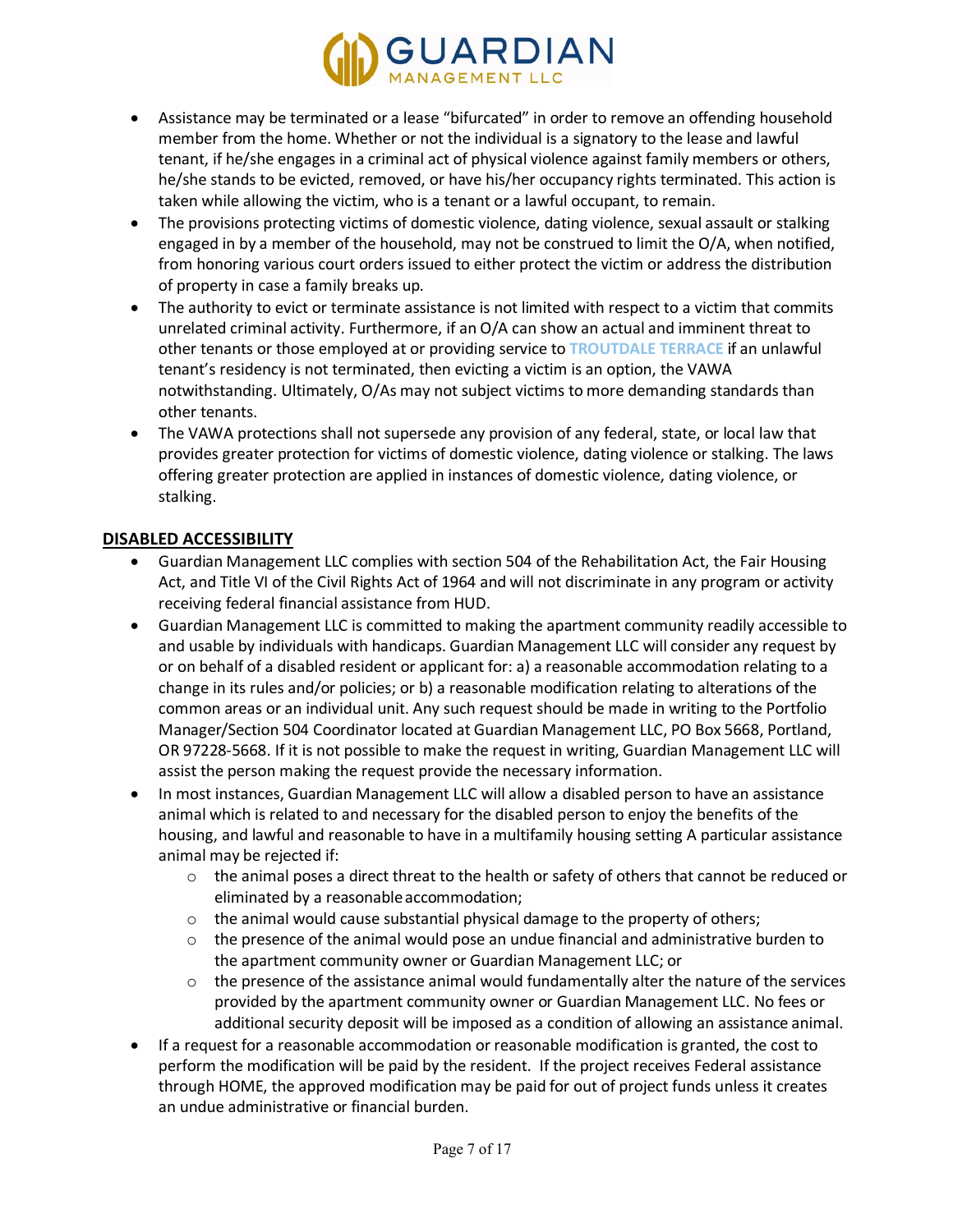

## **SECTION 504 OF THE REHABILITATION ACT OF 1973, THE FAIR HOUSING ACT AMENDMENTS OF 1988 \*\*AND TITLE VI OF THE CIVIL RIGHTS ACT OF 1964\*\* AND HUD NOTICE 16-137**

- Guardian Management, LLC complies with Section 504 of the Rehabilitation Act of 1973 which prohibits discrimination on the basis of disability in any program or activity receiving federal financial assistance from HUD.
- Guardian Management, LLC complies with The Fair Housing Act which prohibits discrimination in housing and housing related transactions based on race, color, religion, sex, national origin, disability, and familial status. It applies to housing, regardless of the presence of federal financial assistance.
- Guardian Management, LLC complies with Title VI of the Civil Rights Act of 1964 which prohibits discrimination on the basis of race, color or national origin in any program or activity receiving federal financial assistance from HUD.
- Guardian Management, LLC complies with HUD Notice 16-137, The Final Rule Providing Equal Access to Housing in HUD Programs regardless of Sexual Orientation or Gender Identity to ensure that housing is open to all eligible individuals and families regardless of actual or perceived sexual orientation, gender identity or marital status.
- Guardian Management, LLC complies with all other federal, state, or local law related to Fair Housing.

## **PREFERENCES & PRIORITIES**

It is the policy of **TROUTDALE TERRACE** that a preference does not guarantee admission. Every applicant must still meet the property's Tenant Selection Standards for acceptance as a resident. Current residents on the waitlist shall have priority consideration over outside applicants if under/over housed, require a transfer due to domestic violence or have made a request for a reasonable accommodation.

Households who apply that have been displaced by government action, or a declared presidential emergency with appropriate documentation will take priority over other outside applicants.

## **Preferences applicable to TROUTDALE TERRACE:**

## **Preference for Accessible or Adaptable Units**

For units accessible to or adaptable for persons with mobility, visual or hearing impairments, households containing at least one person with such impairment will have priority (as applicable for a unit's features).

NOTE: Current residents requiring accessible/adaptable units shall be given priority over applicants requiring the same type of unit. Where no such applicants or current residents are waiting, management reserves the right to hold such units available while outreach efforts are in process to obtain applicants with need for such units. Where non-disabled persons are moved into units designed to meet special needs, they shall do so only after signing an addendum to move to a unit with no such design features should an applicant or current household require an accessible unit of the sametype.

## **Preference for Victims of Domestic Violence**

An applicant declaring themselves a victim of domestic violence, dating violence, sexual assault, or stalking and is deemed eligible by Guardian Management, LLC policies, and will receive waiting list preference.

# **As a result of the above listed priorities and preferences, applicants may be skipped over. Applicants that are skipped over will remain on the waitlist and will retain their placement in line once another**

Page 8 of 17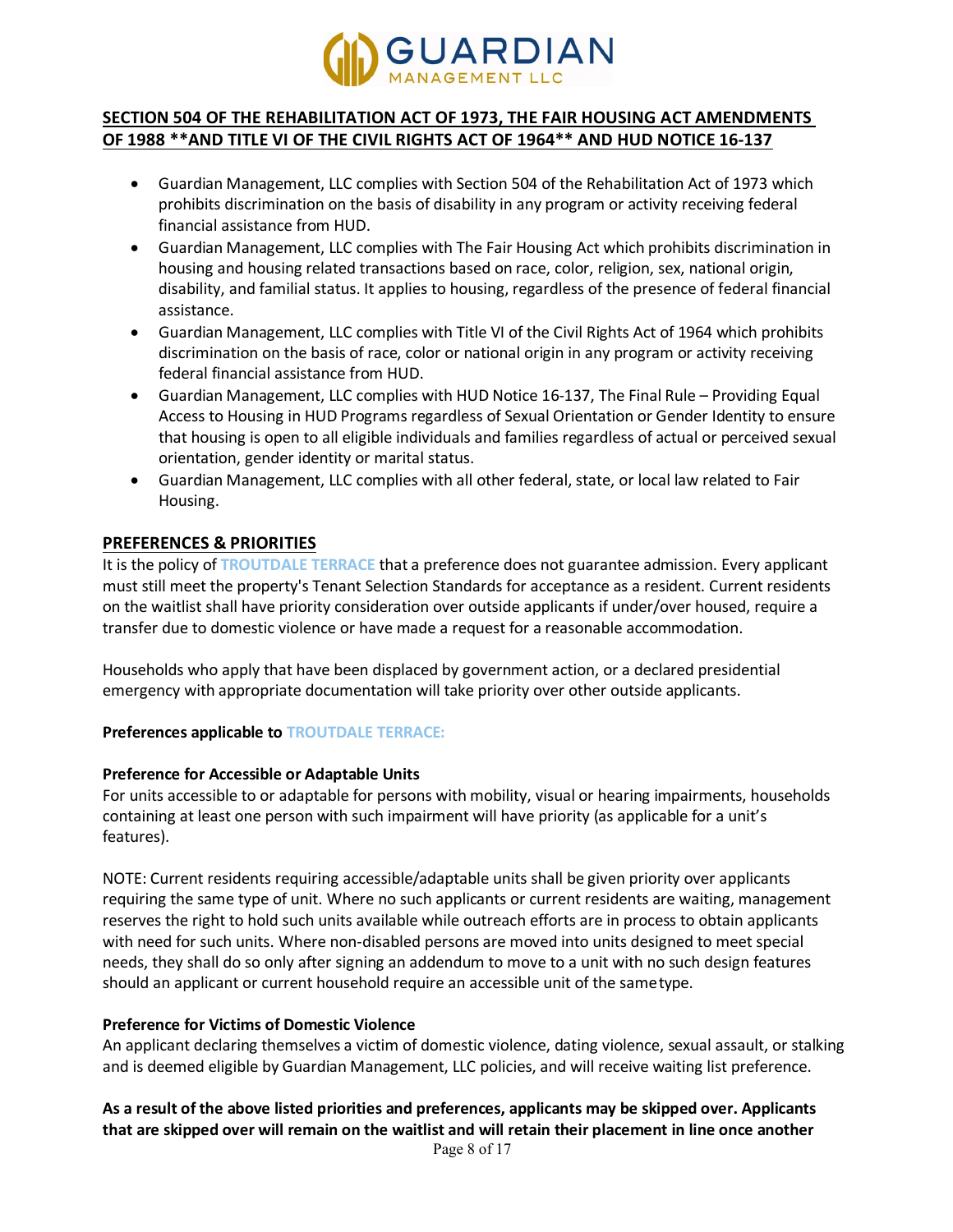

#### **apartment becomes available.**

# **PET POLICY** ✔ **If checked, property has a no pet policy.**

Management must pre-approve all pets before the pets are allowed in any apartment or on the property. There is a maximum of two (2) pre-approved pets per household. An aquarium of 15 gallons or more or a cage will be considered one pet.

A deposit of  $$N/A$  per unit will be required, OR an approved payment plan established, before the pet is allowed in any apartment or on the property. Stated deposit may require additional payment outlined in pet policy.

**TROUTDALE TERRACE** reserves the right to restrict pets that demonstrate aggressive, threatening, or violent behavior. Breeds that are specifically prohibited include, but are not limited to: Doberman Pinchers, German Shepherds, Pit Bulls, Rottweilers, or any similar breeds/mixes.

#### **APPLICATION PROCESS**

Our staff is prepared to assist any applicant who requires assistance completing any of the application forms. This assistance might include answering questions about how to complete the application, helping applicants who might have literacy, vision, hearing, mobility, or language difficulties and, in general, making it possible for interested parties to apply for housing.

If the assistance requested is "unreasonable", the interviewer must inform their supervisor. An assessment must be made to identify and provide reasonable accommodation.

Management may make and document exceptions to the procedures described herein to consider circumstances beyond the applicant's control, for example, medical situations.

#### **Waitlist Application Process**

Waitlist Application and property information forms are to be offered to all applicants requesting an application. Applications are accepted at the apartment community's rental office via any of the methods listed below:

- Submitted electronically via **TROUTDALE TERRACE's** website if available.
- Mail to **TROUTDALE TERRACE's** mailing address.
- Fax to **TROUTDALE TERRACE's** fax number.
- Email to **TROUTDALE TERRACE's** email address.

However, if the waitlist is closed, applications are not provided. If the waitlist is open, then an application is provided.

Specific determinations regarding accepting or rejecting applicants may not be made without a Waitlist Application; however, we will answer any questions concerning program and eligibility requirements.

## **Procedure Governing Receipt of Applications**

The Waitlist Application constitutes the basic record of each household applying for admission. Each applicant, therefore, will be required to:

- Supply information as called for on the form, and
- Sign the application and certification attesting to the accuracy ofthe information provided.

Each application shall reflect the date and time received. The date and time on the application must be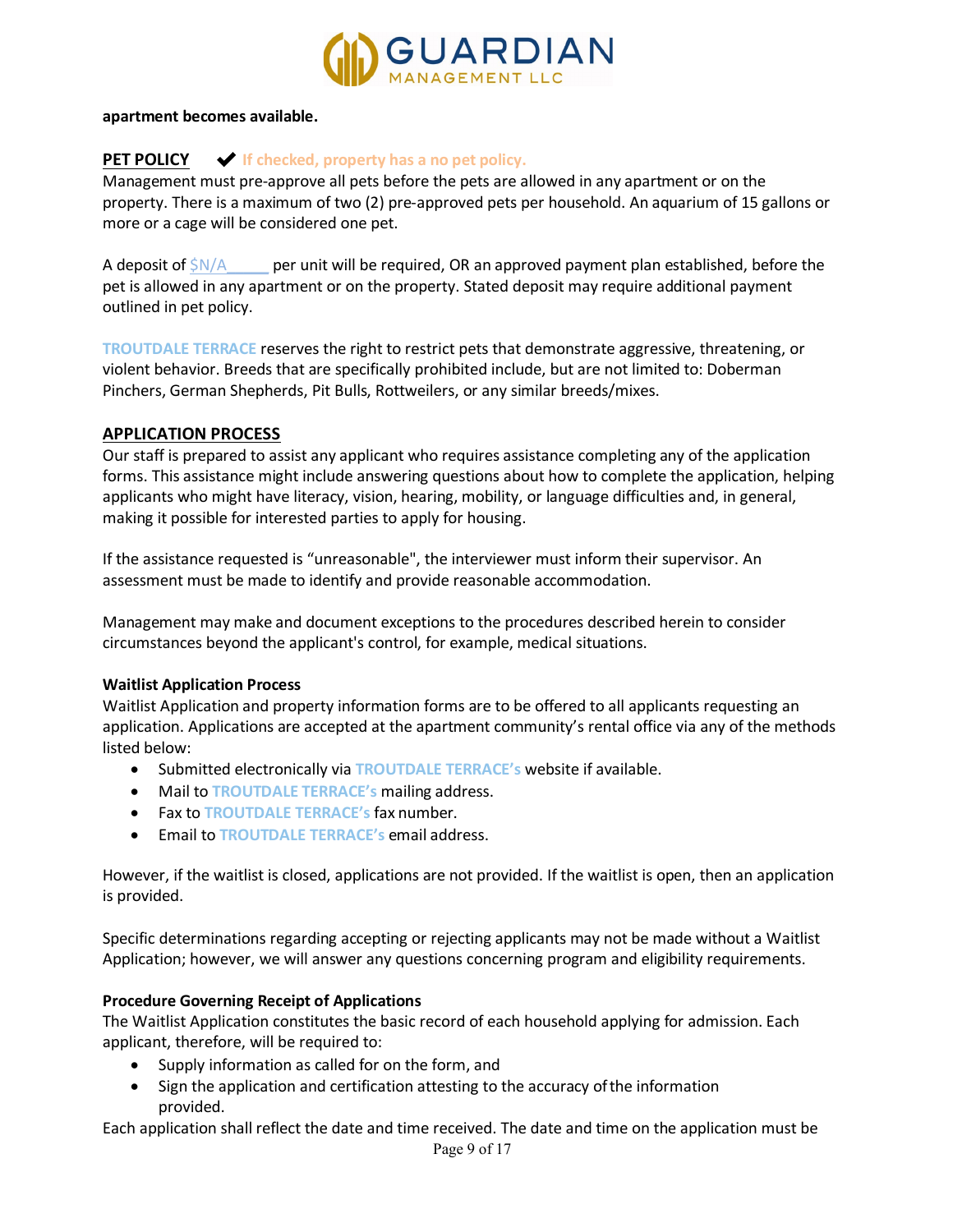

shown on the waitlist. The application and all other materials relating to the applicant's eligibility are to be maintained in a separate file for each active applicant. Whenever information is received from an applicant it must show the date and time received by the property.

#### **Accepting Applications**

Waitlist Applications are to be accepted from all "apparently eligible" applicants seeking admission to the property. "Apparently eligible" means, based on stated information and applicant certification (prior to verification) the applicant may qualify to be placed on the waitlist.

- The Waitlist Application must be completed and signed by the head of household and all household members over 18 before an applicant can be placed on a waitlist.
- An applicant must always be placed on a waitlist and selected from a waitlist to be housed.
- A Rental Application must be completed and signed by the head ofhousehold and all household members over 18 before the applicants can be housed.

## **Placing Applications on the Waitlist**

Waitlist Applications will be accepted and reviewed to determine whether the household can be placed on the waitlist. Applicants will be placed on the waitlist based on the applicant's certification of information on the Waitlist Application.

There are three primary considerations when assessing the information contained on the Waitlist Application:

- Does the household fall within the income limits and eligibility criteria for the property and program?
- Is there an apartment of the type and size that the household needs and requests?
- Is the Waitlist open?

If the answer to all three of these questions is "yes", the household application is placed on the waitlist in "Prospect" status.

If all the answers are "yes" except for the apartment type, and there is not a correct apartment type to meet the applicant's housing needs, then a determination must be made by the Community Manager whether the property/unit must be made accessible and/or if reasonable accommodation is warranted.

If the household does not fall within the income limits for the property and program, or there is not an apartment of the appropriate size, or the waitlist is closed, then:

- The application is rejected, and the reason written on the application
- The applicant is notified of the rejection with the Notice of Eligibility and they are advised that they may reapply if their circumstances change, or when the waitlist reopens, and
- There is no further review of the application.

An applicant must be advised of the rejection in writing and a copy of the written determination attached to the application. This may be done at the time the application is received or within five (5) days of receipt, by mail.

## **Notification of Unit Availability**

If you are contacted and notified by phone and/or receive a notice that you are getting close to the top of the waitlist, or are notified of an available unit, you will have ten (10) days to respond and complete a full application for each adult and complete the necessary paperwork to begin the screening and eligibility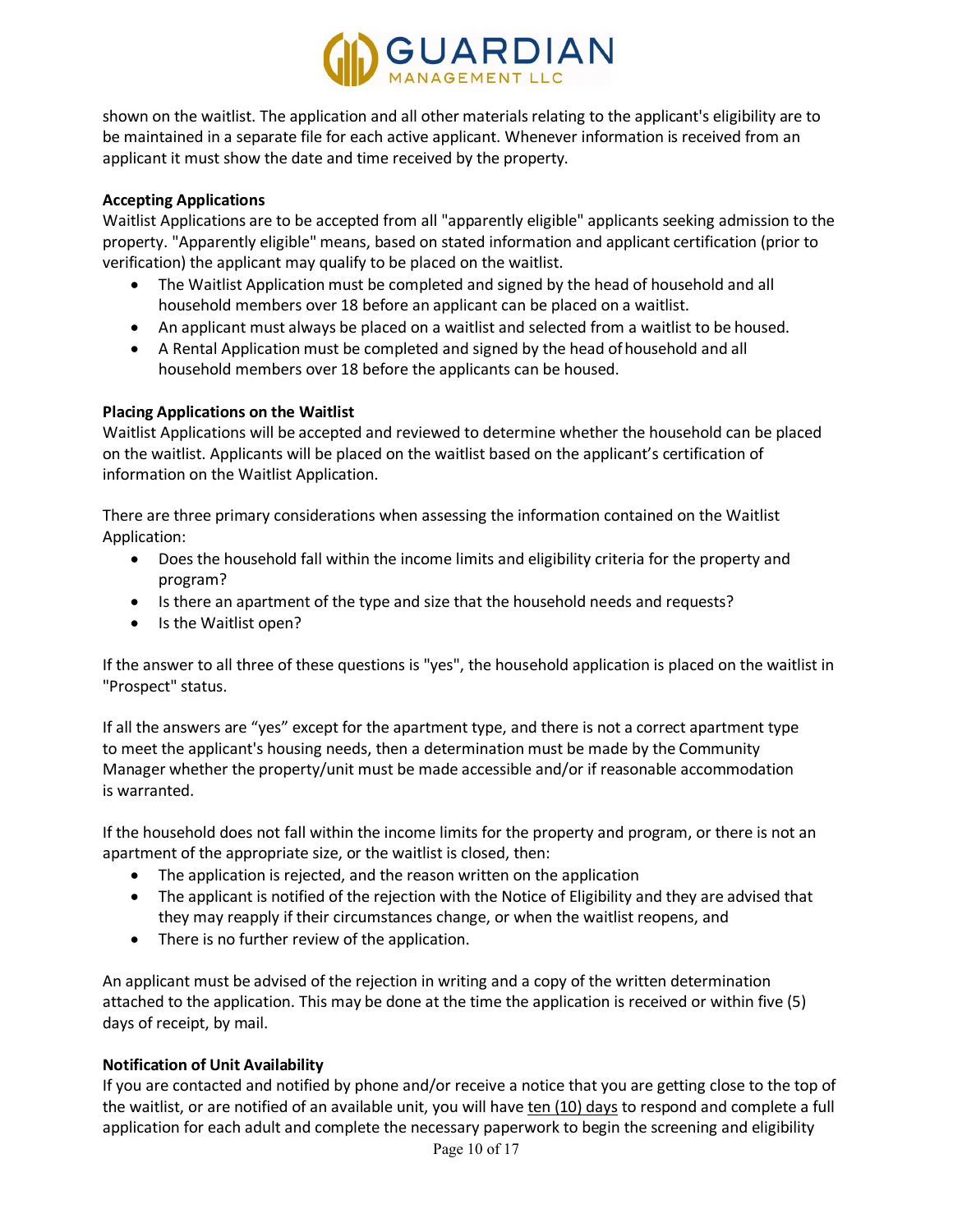

process. Applications must be received with wet signatures for processing.

- 1. Once your application has been approved, you will have 7 days to execute the lease and other rental documents. If you do not execute the lease and other rental documents within 7 days, you will be considered to have rejected the offered unit and will be removed from the waitlist. The available unit will be offered to the next person on the waitlist.
- 2. If you choose not to accept the unit offered, you will be removed from the waitlist for that unit type. You may re-apply to be placed back on the waitlist if you are still interested.
	- a) Example: Your household is on the one & two-bedroom waitlists. You are contacted and offered a one-bedroom unit and refuse. Your household will be removed from the onebedroom waitlist, but the household will remain on the two-bedroom waitlist.
- 3. If you do not contact management within the required period, you will be removed from the waitlist. The available unit will be offered to the next person on the waitlist.

# **ADMINISTRATION OF THE WAITING LIST**

**TROUTDALE TERRACE** is required to maintain a waiting list of all eligible applicants. Applicants must be placed on the waiting list and selected from the waiting list even in situations where there are vacancies, and the applications are processed upon receipt. This procedure is necessary to assure the complete and accurate processing of all documentation for all applicants.

The waiting list is maintained in chronological order based on the date and time of receipt of the Pre- Application.

The list contains the following information for each applicant:

- Application Date and Time received
- Applicant Name
- Household Income
- Family Size
- Address
- Phone Number(s)
- Preference/Priority
- Unit Size and Type
- Notification Date(s)
- Response Date(s)
- Comments/Status
- Special Needs

Applicants may report changes to any of the information and retain their place on the waiting list based on the original date and time.

#### **Closed Waiting List**

The waiting list is closed when the numbers of applications on hand are such that the Waitlist Application household would be unlikely to be offered a unit within one year.

The formula for determining the number of names that should be on the waiting list is multiply the average number of vacancies for the past three years times two. For example, a property had 10 vacancies in the one- bedroom apartments last year and 14 vacancies the year before, and 17 vacancies three years ago. The total is 41, divide by 3 and multiply times 2. The minimum number of names that should be maintained on the waiting list for the one-bedroom units is 27.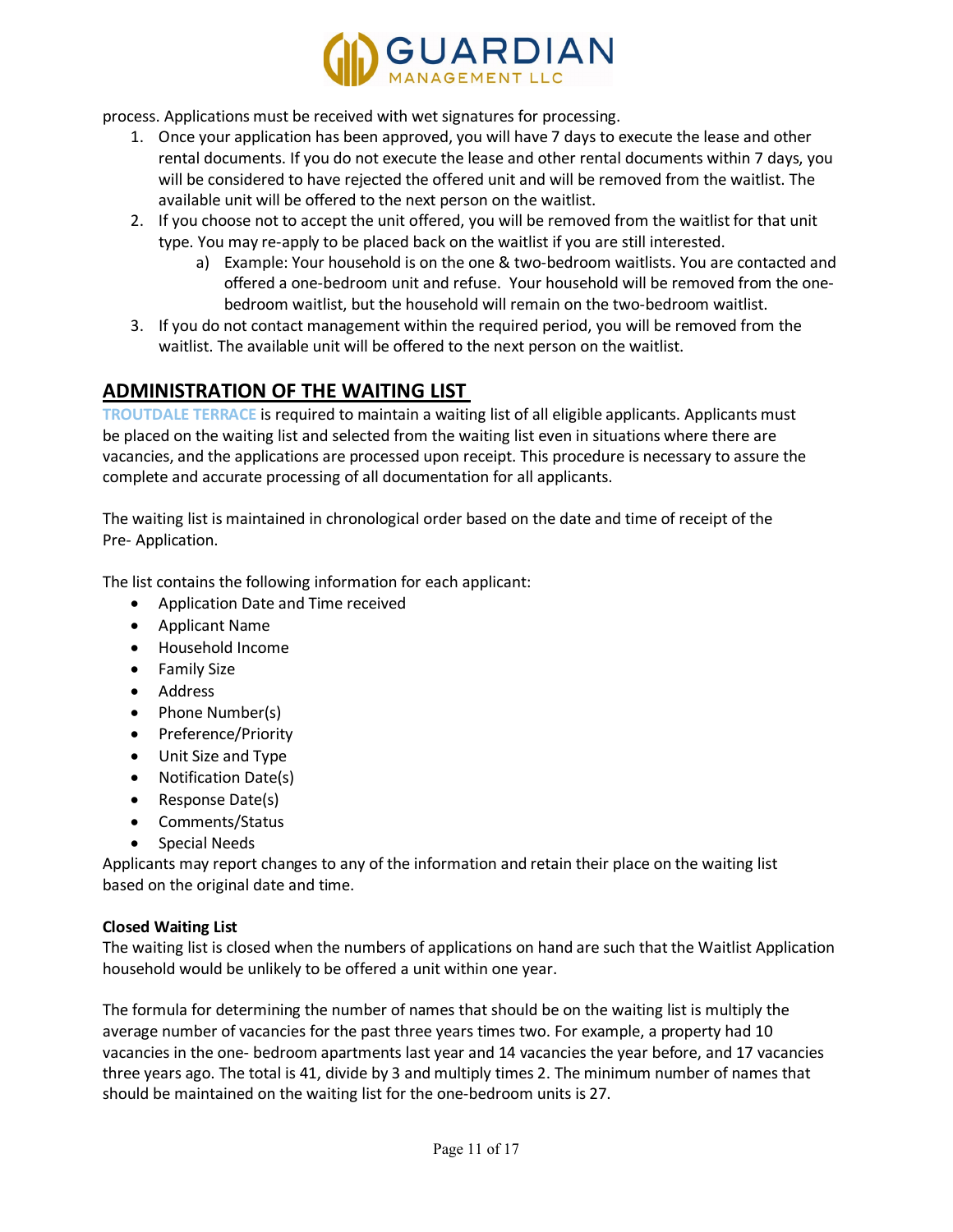

If based on the average turnover for one year, it appears that the waiting list will cause future applicants to wait longer than one year, applications will no longer be accepted, and the waiting list will be closed.

When the waiting list is closed, a notice is posted in or near the rental office, and an ad in the local newspaper indicating:

- The date the list closed,
- Applications are not being accepted, and
- Reason for the closure

**TROUTDALE TERRACE** must not accept or maintain lists of potential applicant names when the waiting list is closed. Applicants inquiring about a unit when the list is closed must be advised that the list is closed, and they may apply when the list is reopened.

## **Opening a Closed Waiting List**

To open a closed waiting list **TROUTDALE TERRACE** must follow the approved Affirmative Fair Housing Marketing Plan (AFHMP). The AFHMP must be reviewed periodically and in advance of opening a closed waiting list to assure that it is current.

Opening the waiting list and marketing vacant apartments in **TROUTDALE TERRACE** must provide an equal opportunity for households to participate in and benefit from the housing programs.

## **Updating the Waiting List**

From time-to-time **TROUTDALE TERRACE** will have to update information on the waiting list. These changes must be reported in writing.

Such a need may occur when:

- The applicant notifies **TROUTDALE TERRACE** of a change, or
- The applicant's name is reached on the waiting list and the changes are identified when the Waitlist Application is updated.

If the applicant's income/household composition changes and the change results in a change in the applicant's status, the original application date is retained.

If the change in household circumstances is such that the applicant is no longer eligible to be on a waiting list, i.e., over the income limits:

- The application will be inactivated, and
- The applicant will be notified in writing of the inactive status.

## **Purging the Waiting List**

The waiting list is purged based on applicant contact every six months or automatically by **TROUTDALE TERRACE**. It is critical that applicants are made to understand that they must continue to contact **TROUTDALE TERRACE** to remain active on the waiting list.

It is the responsibility of the applicant to notify **TROUTDALE TERRACE** at least every six months to remain active on the waiting list. The head of household or spouse/co- +applicant must contact **TROUTDALE TERRACE** in person, phone, email, and fax or by mail (unless some other reasonable accommodation is requested by applicants with verifiable disabilities).

At the time of such notification the applicant may update information or simply indicate that they are still interested in an apartment.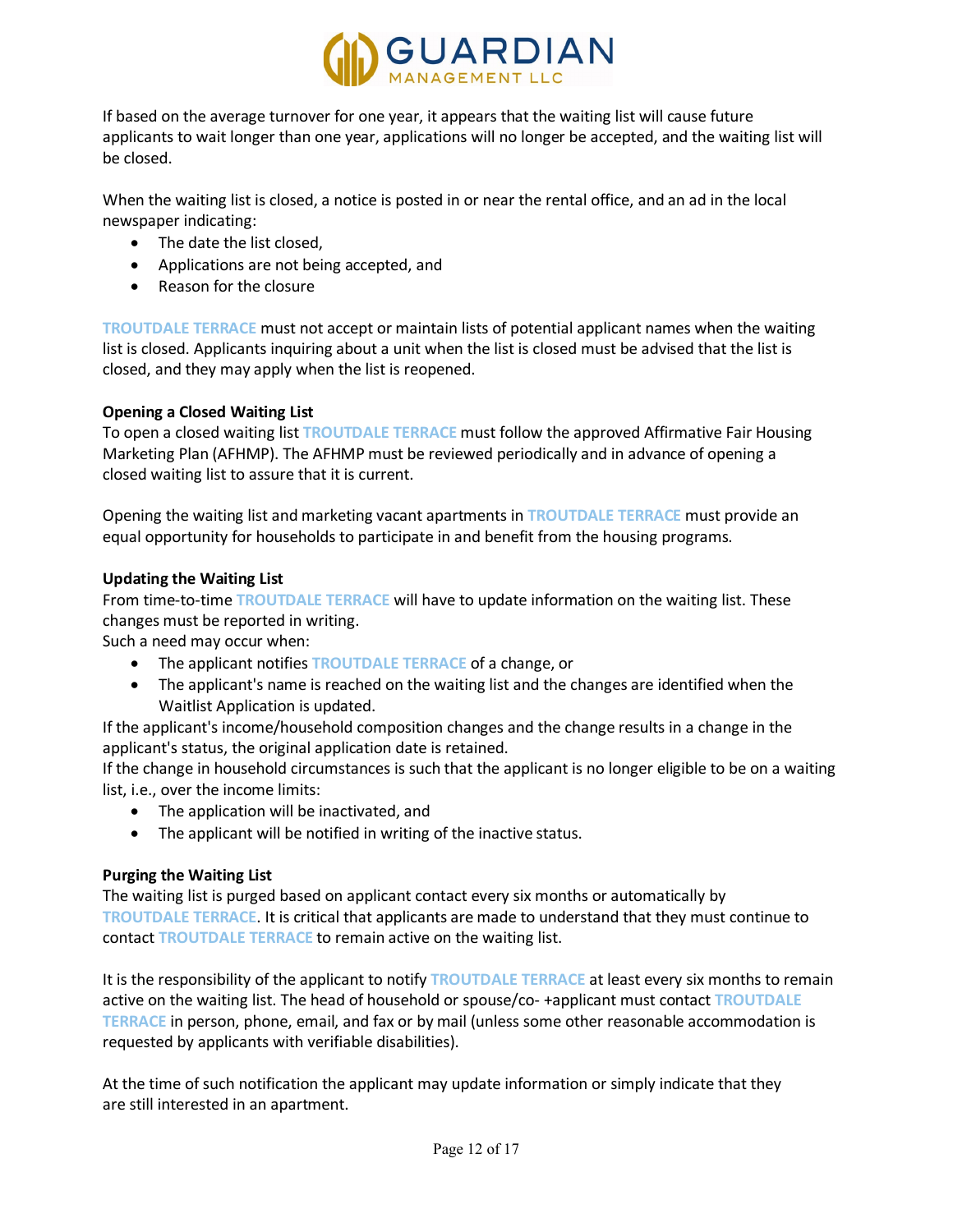

If an applicant does not contact **TROUTDALE TERRACE** during any six-month period, their application will be inactivated. For this reason, it is important that applicants update their application, and the update must be clearly documented with the date, time, and applicant name.

It is also the applicant's responsibility to immediately notify **TROUTDALE TERRACE** whenever there is a change in the information provided on their Waitlist Application. The change may result in the need to place the applicant on a different waiting list.

The waiting list will be periodically purged by **TROUTDALE TERRACE** staff to determine if applicants on the active list are still interested in an apartment. When purging notices are sent out from **TROUTDALE TERRACE**, an applicant's failure to respond within the designated time frame may result in the application being removed from the active list and being placed in an inactive status.

#### **Changes in Waiting List Status**

An applicant's status may change as the result of changes in their income, household composition or other circumstances. Such a need may occur when the applicant notifies **TROUTDALE TERRACE** of the change or when the applicant's name is reached on the waiting list and the changes are identified when the Waitlist Application is updated.

If the applicant's circumstances change and the change requires a different waiting list status for the applicant, such change may not impact the date of the original application.

#### **Live-in Care Attendant/Aide**

A qualified care attendant/aide will be subject only to criminal background search. Credit and income verifications will not apply.

#### **REJECTION POLICY**

You have the right to dispute the accuracy of any information provided to the landlord by a screening service or credit reporting agency. If your application is denied due to unfavorable information received during the screening process you will be notified in writing. You have the right to respond to the owner/agent in writing or request a meeting within 14 days to dispute the rejection.

1. Contact the Community Manager where you applied to obtain a copy of your screening and the reason for denial. Your credit report can be provided either by Onsite or the screening company. The screening company that processed your application is Screeners, Inc. Their name and the reference number for your file will be printed on the acceptance or denial letter.

> Screeners, Inc. 6663 SW Beaverton Hillsdale Hwy Box 144 Portland, OR 97225-1403

- 2. Contact the credit reporting agency to identify who is reporting unfavorable information.
- 3. Correct any incorrect information through the credit reporting agent as per their policy.
- 4. Request the credit reporting agency submit a corrected credit check to the appropriate screening company.
- 5. Upon verbal request to dispute the denial and/or receipt of the corrected and satisfactory information, your application will be evaluated again for the next available apartment.

If you are a person with a disability and would like to request a waiver of the screening criteria, you may appeal the decision within 14 calendar days by sending a letter or requesting a meeting. In Portland, applicants will have 30 days to submit an appeal.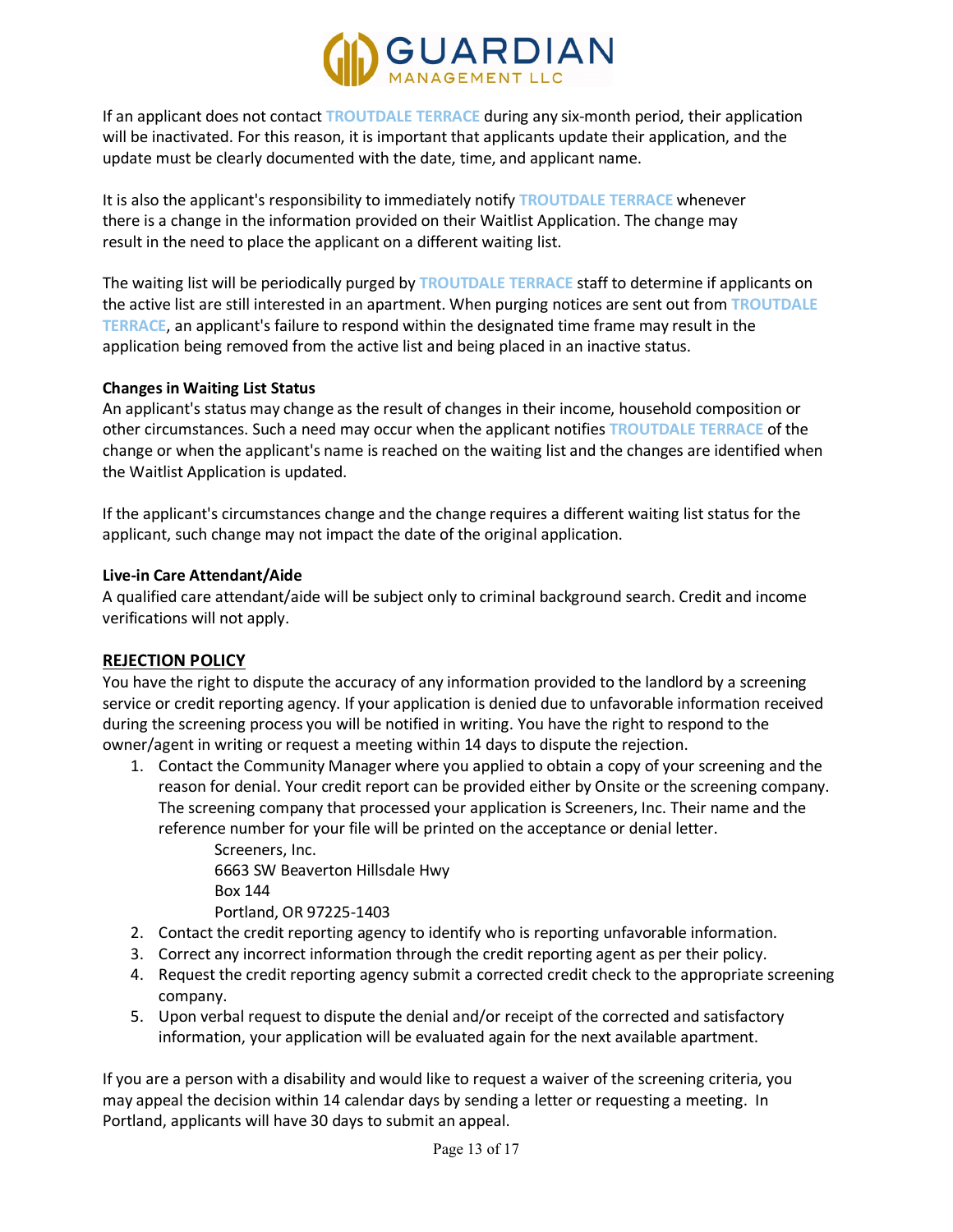

Guardian Management, LLC Equal Housing Opportunity Manager, P.O. Box 5668, Portland, OR 97228-5668 503-802-3600

In the letter explain the reasons you believe your application should be approved and request a review of your file. Please indicate in the letter which apartment community you have applied to. Within 5 working days of receipt, your application will be reviewed, and you will be notified of the outcome of the review. Persons with disabilities have the right to request reasonable accommodations to participate in the hearing process.

## **SECURITY DEPOSIT**

Security Deposits provide us with some financial protection when a tenant moves out of the unit and fails to fulfill his/her obligations under the lease.

To assist in returning as much of the deposit to the tenant, each tenant will receive a copy of charges that may be assessed upon move out at the time of move in.

#### **Security Deposits Collected from Tenant**

It is a requirement that we must collect the security deposit at the time of move in. The security deposit collected will be an amount up to, but no greater than, one month's total tenant payment.

## **Security Deposits for Tenants Transferring to another Unit**

When a tenant transfers to a new unit, we will transfer the security deposit to the new unit. Any damages as a result of the move will be billed to the resident. Resident will have 30 days to pay.

## **UNIT TRANSFER PROCESS**

Current residents shall have priority over the outside applicants when any of the following conditions exist:

- The household develops a need for an accessible unit (if available).
- A unit transfer is needed for medical reasons.
- The household has been determined as eligible for an emergency transfer in accordance with Guardian Management's VAWA Emergency Transfer Plan
- An accessible unit is occupied by a household that does not require the accessible features and there is an applicant or current household requiring the accessibility.

A current household that would like to transfer to a different unit size, but do not meet one of the criteria listed above will be placed on the waiting list by the date and time the request is received. These households will not have priority over outside applicants and will be selected from the waiting list based upon date and time application was received.

A current household may request a unit wherein only part of the household will move to the new unit and remaining members will continue to reside in the original unit. This is not considered a transfer but rather a new household is being created. In this case the new household will be placed on the waiting list according to the date and time received. The new household must meet all eligibility criteria in the same manner as outside applicants. These households will not have priority over outside applicants and will be selected from the waiting list based upon date and time application was received.

For any transfers to HOME units, and dependent on the LIHTC 86098b election per property, a new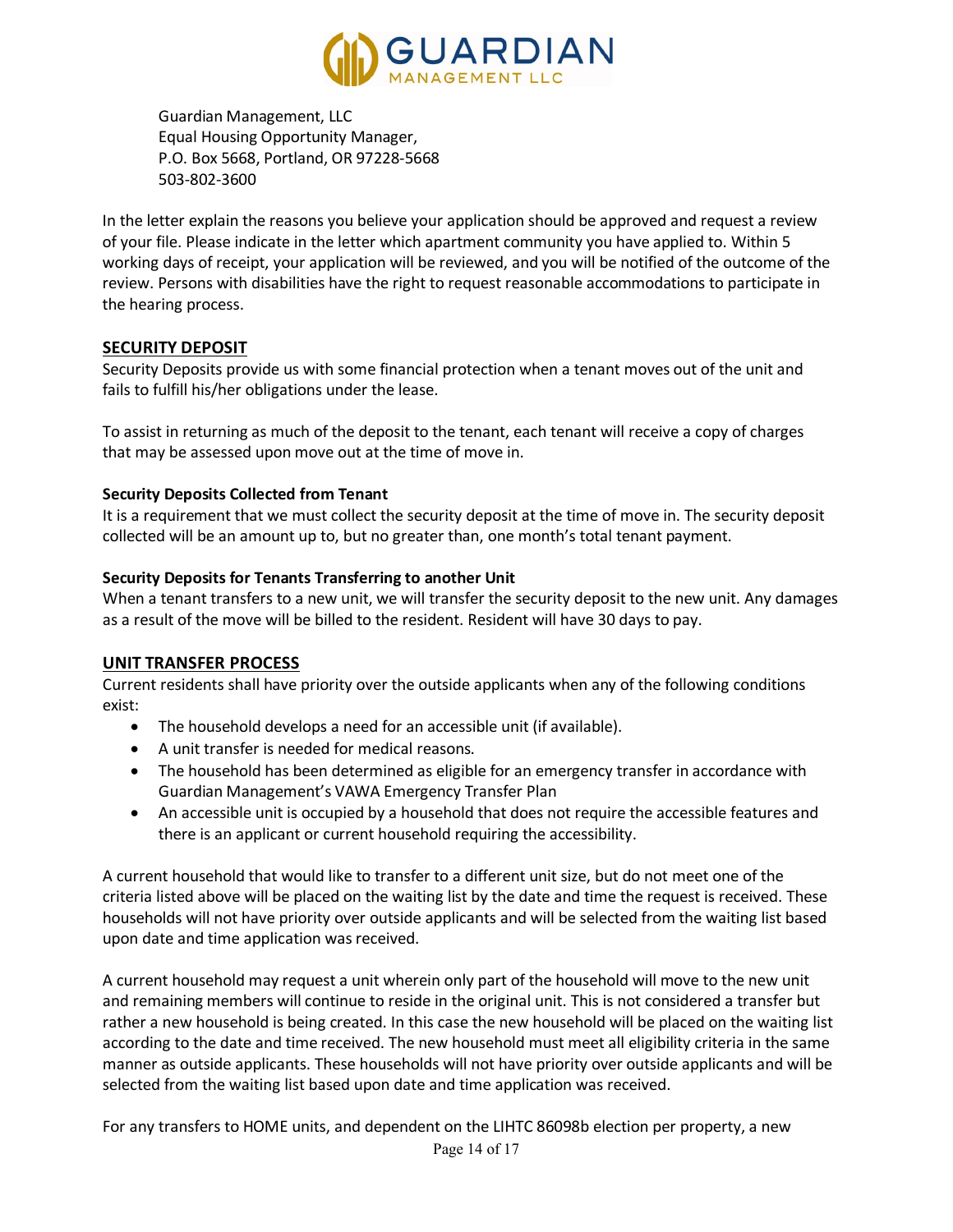

qualification certification may need to be processed to determine eligibility for the transfer.

#### **Additions to Existing Household**

Household compositions may change over time. Additions to households do not need to be placed on the waiting list to be added to an existing household. The request for the additional resident will need to be reported to the office and approval will need to be obtained by management before the new household members take occupancy. Household changes may not occur within the first 6 months of residency.

If the initial qualifying household moves out within one year of the new household members being added, the entire household must vacate. Exceptions to this will be determined on a case-by-case basis, when extenuating circumstances exist.

#### **Unit Designation Swaps – LIHTC/Market Rate Communities Only**

Upon recertification, if household's income has increased above 140% of the current AMI (area median income) of the occupied unit type assignment, the Community Manager must take the necessary steps to rent the next available unit to a qualifying household that meets the lower set-aside requirements. Once a new unit is leased to a lower income household, the over-income household's designation will be swapped to meet the appropriate set-aside and the rent will be increased in accordance with the lease terms.

If at recertification, a household's income decreases below the current AMI limits applicable to the property, that household can request to be placed on our in-house waiting list for a lower set-aside once one is available. Upon availability, the household's designation will be swapped to the lower designation (applicable to the property) and the rent will be adjusted accordingly. Households on our in-house waiting list requiring a lower unit designation will take precedence over in-house transfers and move-ins.

# **HOME PROGRAM RE-DESIGNATION PROCEDURE, INCOME/RENT RESTRICTIONS AND STUDENT ELIGIBILITY REQUIREMENTS**

*If applicable* **Over-Income HOME Re-designation and Procedure**

## **Fixed HOME Units**

High HOME

Upon recertification, if household income has increased above the current High HOME 80% income limit, **TROUTDALE TERRACE** is temporarily out of compliance until the over-income tenant vacates and the unit can be rented to the next qualified household.

The following action is taken for the over-income household:

- Tenant rent may be raised as soon as possible, in accordance with lease terms. The rent of the over income household will be adjusted to the lesser of:
	- o The rent amount payable under state or local law;
	- o 30% of the tenant's monthly adjusted family income; or
	- $\circ$  If the unit is also LIHTC, the tenant must pay the rent dictated by the Tax Credit program

#### Low HOME

Upon recertification, if household income has increased above the current very low (50%) income limit, but not above the low (80%) income limit, the property is temporarily out of compliance until either: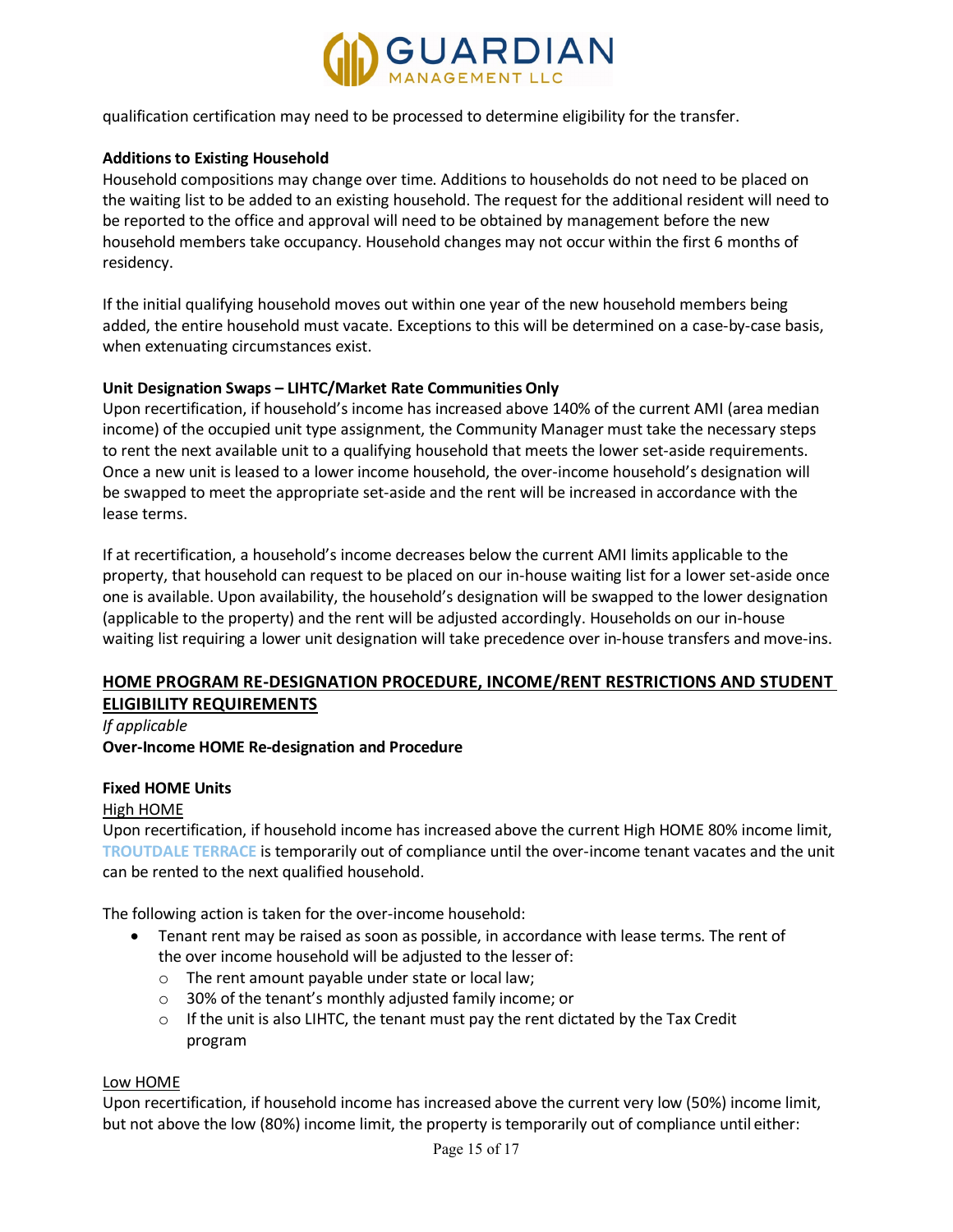

- A High HOME rent unit can be re-designated as a Low HOME rent unit, or
- The unit occupied by the over income household is vacated and can be rented to the next qualified very low-income household.

The following action is taken for the over-income household:

- If there are also High HOME units: The unit retains the Low HOME status, and rent is not increased above the Low HOME limit until a High HOME rent unit vacates (regardless of bedroom size) and can be re-designated as Low HOME. Once the re-designation occurs, the over-income household rent may be increased to the High HOME rent, in accordance with lease terms.
- If there are no High HOME units: The Fixed Low HOME unit will be temporarily out of compliance until the household moves. The rent will be recalculated; not to exceed the maximum LIHTC rent limit (including UA). Lease cannot be terminated.

Upon recertification, if household income has increased above the current low (80%) income limit, the property is temporarily out of compliance until the over-income tenant vacates and a new income-eligible household moves in.

The following action is taken for the over-income household & unit:

- Tenant rent may be raised as soon as possible, in accordance with lease terms. The rent of the over income household will be adjusted to the lesser of:
	- o The rent amount payable under state or local law;
	- o 30% of the tenant's monthly adjusted family income; or
	- $\circ$  If the unit is also LIHTC, the tenant must pay the rent dictated by the tax credit program; \*the tenant rent is not adjusted.
- Management will designate the next vacated High HOME unit, regardless of bedroom size, as Low HOME. To be occupied by a qualified very low-income household. The unit occupied by the over- income household will be re-designated as a High HOME rent unit. \*If the unit is also LIHTC, the unit does not need to be replaced by a comparable unit until household income exceeds 140% ofAMI.

#### **Floating HOME Units**

## High HOME

Upon recertification, if household income has increased above current applicable HOME 80% Income limit the following action is taken for the household & unit:

- Tenant rent may be raised as soon as possible, once re-designation occurs, in accordance with the lease terms and all applicable funding source restrictions.
- The High HOME designation will be reassigned to an existing household, in a comparable (equal or greater sized offering the same amenities) unit, with the lowest qualified income which is not receiving another type of subsidy. The household with the lowest income will be determined by evaluating all residents % of AMI as per the most recently completed certification. Once the HOME is reassigned, the unit with the over income household is re-designated as a non-HOME unit.

#### Low HOME

Upon recertification, if household income has increased above the current very low (50%) income limit, but not above the low (80%) income limit, the following action is taken for the household & unit:

- Tenant rent may be raised as soon as possible, once re-designation occurs, in accordance with the lease terms and other funding source restrictions.
- The Low HOME designation will be reassigned to an existing household, in a comparable (equal or greater sized offering the same amenities) unit, with the lowest qualified income which is not receiving another type of subsidy. The household with the lowest income will be determined by